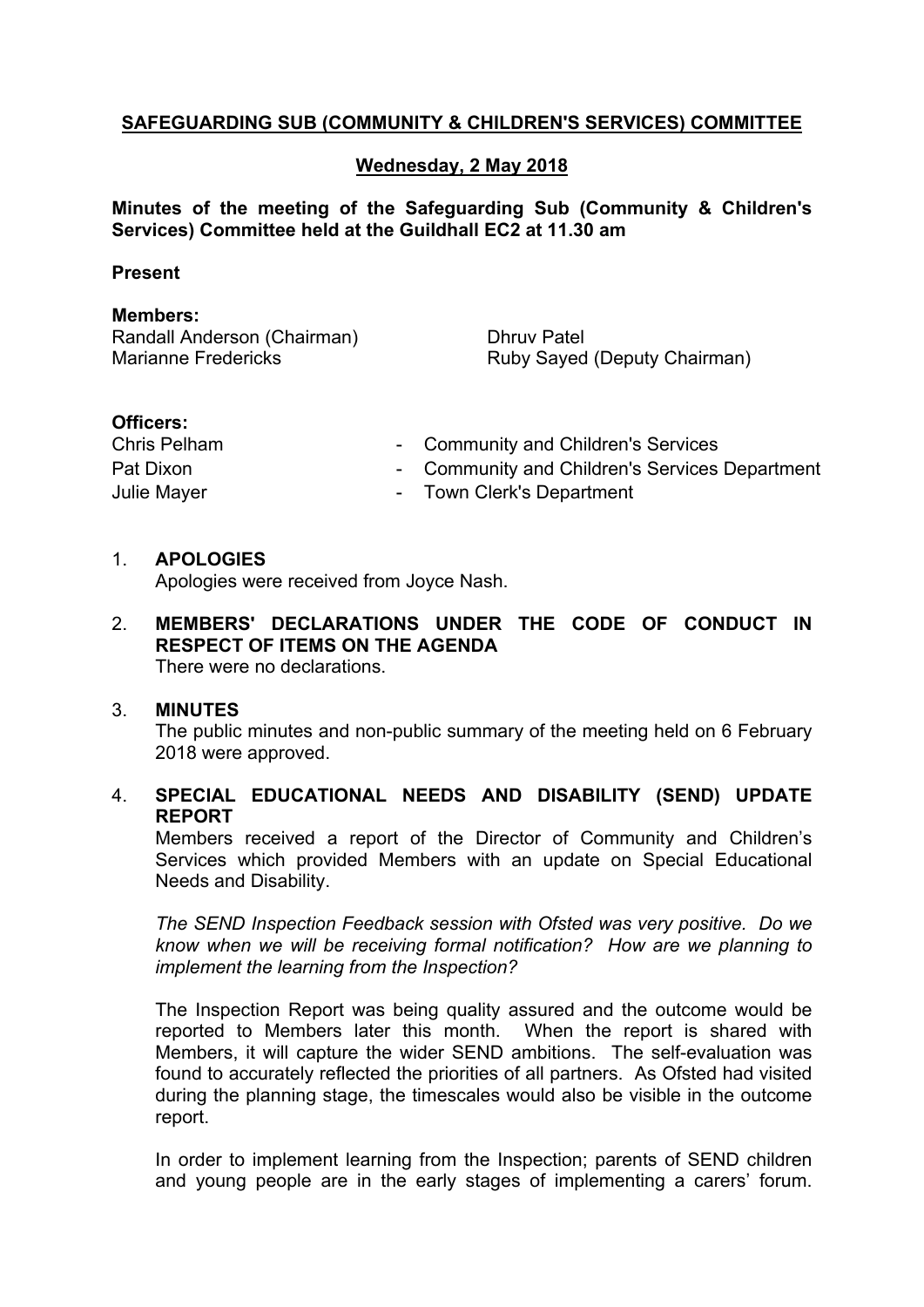Giving a voice to parents and young people, and the co-production of services, is very much at the forefront of Year-2 priorities.

Parents are very keen to promote weekend activities. However, this can be challenging given the low numbers and age range of the young people concerned. Priorities for this year include short breaks, commissioned from Hackney; including siblings with disability as well as SENs. Parents feel that the current offer is limited, mainly due to the restraints within the City, but options were being explored; ie swimming at Golden Lane Leisure Centre.

Members suggested that officers engage with the Departments of Planning and Transportation and Open Spaces and the Barbican Arts Centre. Officers advised that the development of the local leisure offer is a high priority and, whilst this is a work in progress, parents and partners are encouraged to share their experience with web searches. A recent session at a City Library had been very successful and resulted in the children's work being displayed at a City Museum. Another parent is working with Friends of City Gardens on a proposal for a sensory garden for autistic visitors. The Chairman suggested feedback to a later meeting on the development of the local leisure offer.

The report author is very active on the Children and Young People's Maternity Workstream, which ensures the City is fully engaged negotiations. This Group is at an early stage and its governance has been established.

Ofsted was very impressed with the feedback from all City Schools and particularly complimentary about the City Corporation's flexibility and responsiveness. They were also able to track excellent progress in children receiving SEN support in out of borough secondary schools. The City Corporation ensures that every child educated outside of the City attends a good or outstanding school.

The Chairman of the Community and Children's Services Committee has attended the Ofsted meeting, which he had found very positive and commended the team for their hard work.

RESOLVED, that – the report be noted.

#### 5. **RADICALISATION AND MODERN DAY SLAVERY**

Members received a report of the Director of Community and Children's Services in respect of radicalisation and modern day slavery and how the City is mitigating potential risks in these areas.

*To what extent do we think Modern Slavery is a risk to our young people? How are the risk assessments undertaken and how often are they completed/reviewed?*

City Corporation Social Workers have a very high level of expertise in respect of unaccompanied asylum seekers and the issues affecting this cohort of young people. An area for development is the template being used to assess the potential risks, which is currently under review. The new template will be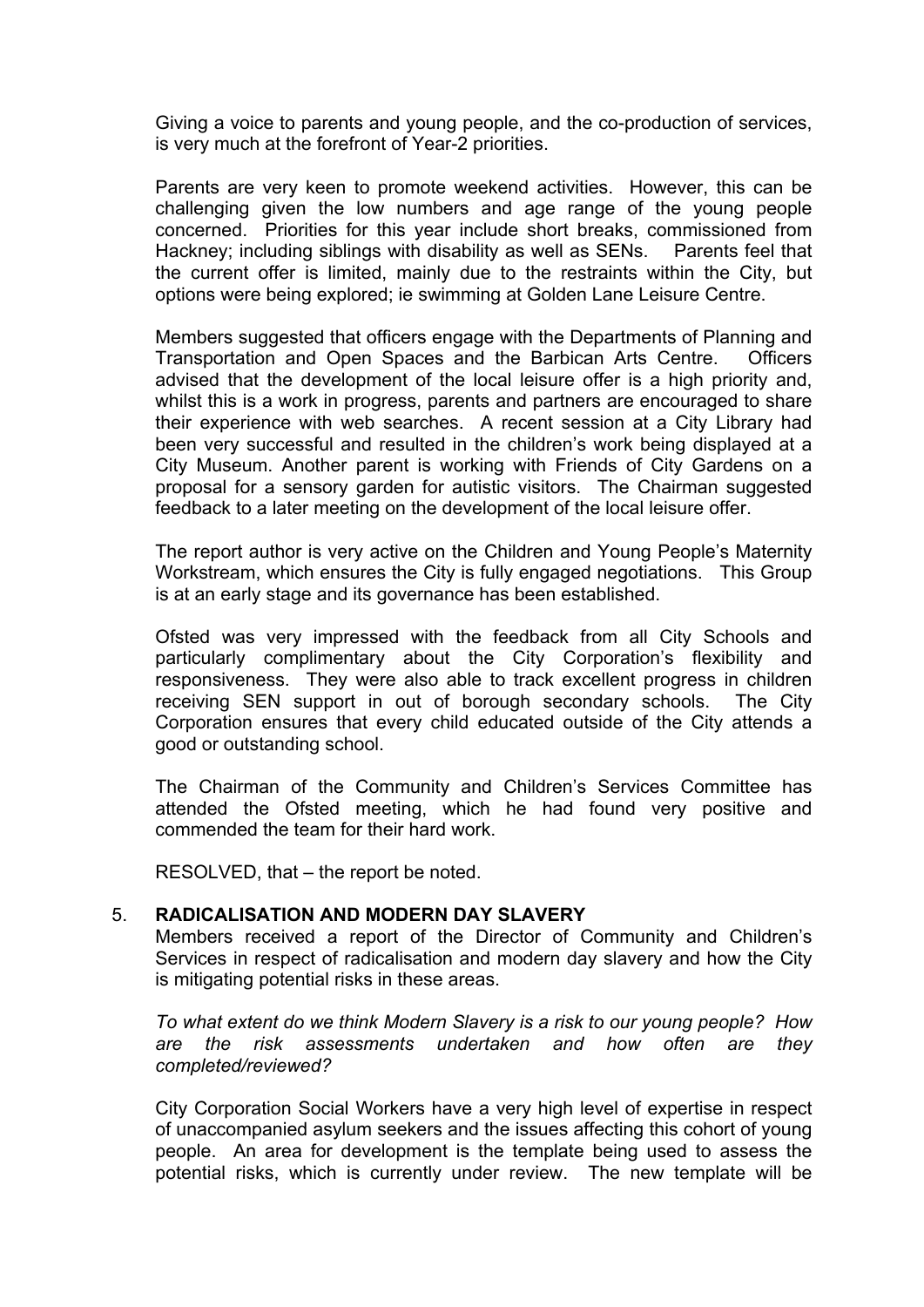developed to offer guidance on the potential vulnerabilities and behaviours of young people and how to respond effectively .

There was some discussion in respect of modern day slavery being a far wider issue than children and adult services; ie economic and social mobility and ensuring that workers receive a living wage. It is therefore proposed to introduce training and sharing of information across the entire City Corporation. The Assistant Director advised that this issue is a priority for both national Safeguarding Boards and for the Police. Members stressed the importance of ensuring that all young people are equipped with confidence, knowledge and resilience if they are faced with this threat, either personally or in their communities. Members acknowledged the good work of the Children in Care Council in raising awareness and always welcomed the opportunity to meet care leavers.

RESOLVED, that – the report be noted.

6. **SERVICE IMPROVEMENT PLAN (SIP) AND OFSTED IMPROVEMENT**

Members received a report of the Director of Community and Children's Services in respect of the Service Improvement Plan and Ofsted Improvements, covering the period December 2017 and February 2018.

*How much of an issue is it that partners are not directly doing Common Assessment Framework (CAF) assessments, if the actual number is going up because of increased referrals to the Early Help Service?*

The officer confirmed that this was not an issue, as the Social Worker in the Early Help Service was working on a revised CAF form, which would be more streamlined and outcome focussed. Partners had been encouraged to contribute to this work.

*How are we ensuring that the service is maintaining appropriate caseloads, reflective supervision and training opportunities for our staff?*

Reflective supervision is greatly valued by City Corporation Social Workers and they have also engaged in reflective practice and supervision sessions with external agencies. A training needs analysis will be fed in to the Work Force Development Plan and a training workforce matrix is being developed for the service. Whilst case work is relatively low in the City Corporation, Managers ensure that the work is varied and equitable.

RESOLVED, that the report be noted.

## 7. **QUESTIONS OF MATTERS RELATING TO THE WORK OF THE COMMITTEE**

Whilst accepting that some of the working service plans need to use accronyms, Members asked if they could be avoided in Committee Reports. The Town Clerk had emailed and tabled a glossary of accromyns to Assist Members with the Service Improvement Plan on today's agenda.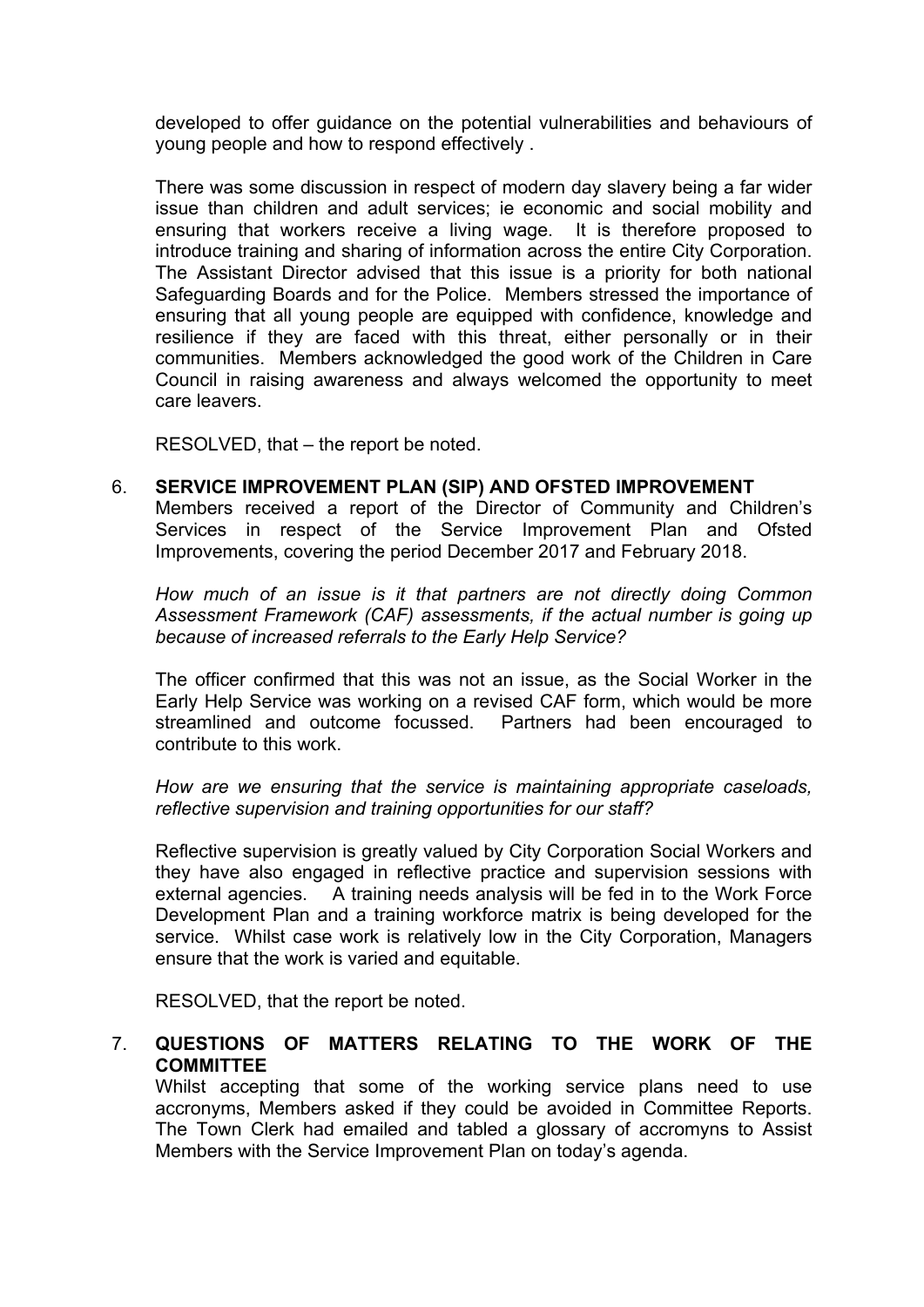In respect of Case C, Members noted that the Safeguarding Board was able to approach the Secretary of State directly and had been developing training including a community based video and conference. Procedures and Policies would be developed to put safeguarding at the forefront of school absences.

## 8. **ANY OTHER BUSINESS THE CHAIRMAN CONSIDERS URGENT**

The Chairman agreed to receive a presentation in respect of the results of a Survey of Children and Young People supported by The City of London Corporation and conducted in April 2018. Members noted that the report on the Survey's findings was being finalised and would be presented to the next meeting of the Sub Committee and the Education Board but the Director was keen to share the headlines with Members at an early stage. The Town Clerk advised that the presentation would be published on the public City Corporation web page for today's meeting.

Members noted very high satisfaction levels across all results, with care users being very satisfied with their social workers and foster carers. Members of the Sub Committee had met with care leavers on several occasions and had always found them to be very engaging and content. Offices advised that the outcomes from the survey would be reflected in the next Service Improvement Plan. Members noted that a request for laptops to assist with school and college work had since been actioned.

During the discussion, Members acknowledged the important of a smooth transition for care leavers into further education, work and accommodation. One Member suggested a 'Life Handbook' which was used in another borough. Members noted that the Chairman of the Community and Children's Services Committee particularly championed assistance with immigration status.

## 9. **EXCLUSION OF THE PUBLIC**

**RESOLVED -** That under Section 100(A) of the Local Government Act 1972, the public be excluded from the meeting for the following items on the grounds that they involve the likely disclosure of exempt information as defined in Part 1 of the Schedule 12A of the Local Government Act.

| Item      | Paragraph |
|-----------|-----------|
| $10 - 17$ | 1 & 2     |

## 10. **NON-PUBLIC MINUTES**

The non-public minutes of the meeting held on 6 February 2018 were approved.

11. **AIDHOUR AUDIT REPORT NOVEMBER 2017** Members received a report of the Director of Community and Children's Services.

## 12. **ADULT SAFEGUARDING REPORT: QUARTER 3**